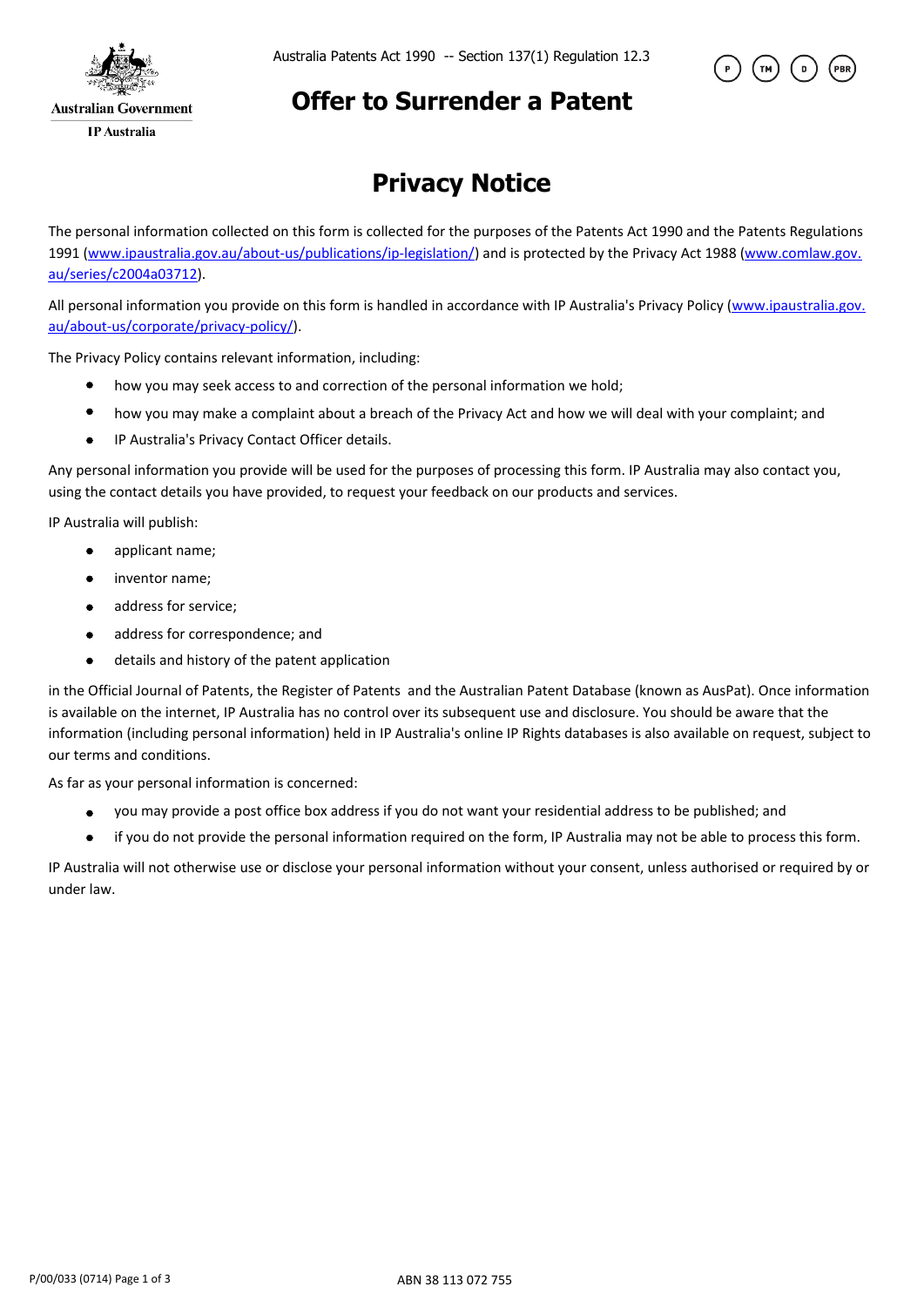

**Australian Government** 

**IP** Australia

Australia Patents Act 1990 -- Section 137(1) Regulation 12.3



### **Offer to Surrender a Patent**

**Personal Details of Customer** *(\* denotes mandatory fields)*

| *Name                                                                                                   | <b>Customer Number</b>     |                                                      |              |                                                                                |                        |           |  |
|---------------------------------------------------------------------------------------------------------|----------------------------|------------------------------------------------------|--------------|--------------------------------------------------------------------------------|------------------------|-----------|--|
| *Address                                                                                                |                            |                                                      |              |                                                                                |                        |           |  |
|                                                                                                         | Country (if not Australia) |                                                      | <b>State</b> |                                                                                | Postcode               |           |  |
| *Role of customer                                                                                       |                            | Applicant<br>Agent                                   |              |                                                                                | Other (please specify) |           |  |
| 2nd Name<br>(if required)                                                                               | <b>Customer Number</b>     |                                                      |              |                                                                                |                        |           |  |
| Address                                                                                                 |                            |                                                      |              |                                                                                |                        |           |  |
|                                                                                                         |                            | Country (if not Australia)                           |              | <b>State</b>                                                                   |                        | Postcode  |  |
| Role of customer                                                                                        |                            | Applicant                                            |              | Other (please specify)                                                         |                        |           |  |
|                                                                                                         |                            |                                                      |              | Address for Service of documents in Australia or New Zealand (can be a PO Box) |                        |           |  |
| *Address                                                                                                |                            |                                                      |              |                                                                                |                        |           |  |
|                                                                                                         | Country                    | Australia                                            |              | *State                                                                         |                        | *Postcode |  |
|                                                                                                         |                            | Correspondence Address (if different from the above) |              |                                                                                |                        |           |  |
| Address                                                                                                 |                            |                                                      |              |                                                                                |                        |           |  |
|                                                                                                         |                            | Country (if not Australia)                           |              | State                                                                          |                        | Postcode  |  |
| Agent Details (only complete if you are being represented by an Agent authorised to act on your behalf) |                            |                                                      |              |                                                                                |                        |           |  |
| Name                                                                                                    | <b>Customer Number</b>     |                                                      |              |                                                                                |                        |           |  |
| Address                                                                                                 |                            |                                                      |              |                                                                                |                        |           |  |
|                                                                                                         |                            | Country (if not Australia)                           |              | <b>State</b>                                                                   |                        | Postcode  |  |
| Telephone                                                                                               |                            |                                                      |              | Fax                                                                            |                        |           |  |
| Mobile<br>Number                                                                                        |                            |                                                      |              |                                                                                |                        |           |  |
| Email<br>Address                                                                                        |                            |                                                      |              |                                                                                |                        |           |  |
| Customer<br>Reference                                                                                   |                            |                                                      |              |                                                                                |                        |           |  |

**By completing this form you consent to your personal information being handled in accordance with the Privacy Notice on page 1 of this form and the IP Australia Privacy Policy.** 

**IP Australia publishes address details in our online databases and bulk data products. Please provide a post office box if you do not want your residential address to be published.**